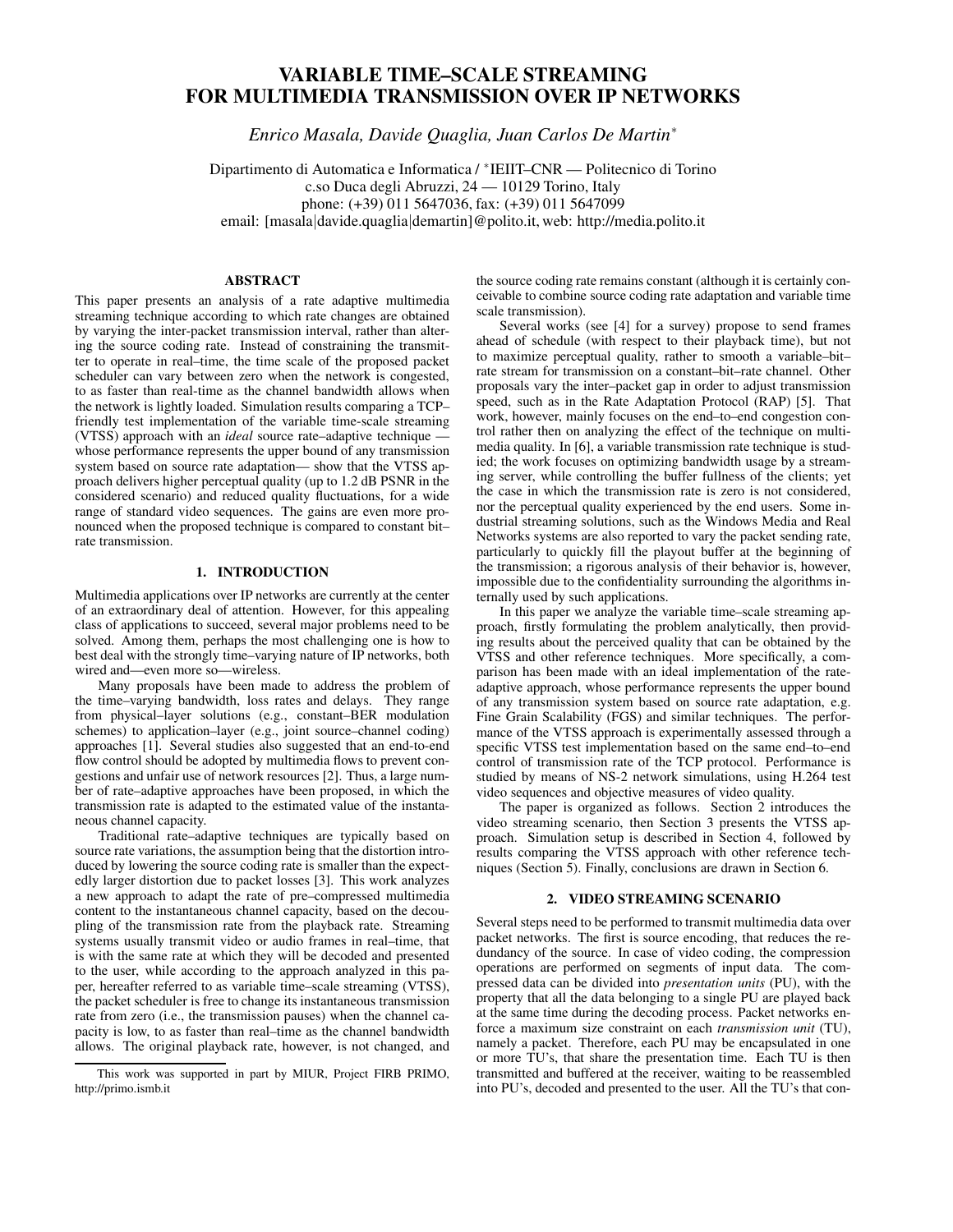stitute a PU must be received before the PU's presentation time in order to decode the data without errors.

Let  $t_{i,j}$  be the time instant the *j*-th TU of the *i*-th PU is sent, and let  $\tau_i$  be the presentation time of the PU with which the TU is associated. Moreover, each TU is subject to a transmission delay  $\delta_{i,j}$ . To allow error-free decoding at the receiver, the following condition must hold for each TU:

$$
\tau_i \geq t_{i,j} + \delta_{i,j}.\tag{1}
$$

Let  $s_{i,j}$  be the size in bytes of the *j*-th TU in the *i*-th PU. Assuming to know the instantaneous available channel capacity  $C(t)$ along the path between the source and the destination, each TU can be transmitted only if

$$
s_{i,j} \le \int_{t_{i,j}}^{t_{i,j+1}} C(t') dt'.
$$
 (2)

A scheduling strategy is needed to determine the  $t_{i,j}$  values. One of the simplest approaches is to equispace the TU's inside each PU. A different approach consists in sending all the TU's of a certain PU consecutively at the beginning of the PU time. In the first case, the rate offered to the network tends to be smooth, while in the latter case the probability to receive the TU's in time is greater because TU's can tolerate a higher delay than in the previous case.

The encoding and packetization strategy determines the amount and the size  $s_{i,j}$  of the TU's. In case of on demand streaming, the video is compressed for later transmission. Hence the  $s_{i,j}$  values are fixed in advance. But the channel capacity is usually not known, therefore this approach is highly suboptimal. A number of techniques have been proposed to allow dynamic adjustment of the rate of precompressed video at transmission time, such as scalable coding techniques. Since these techniques suffer of an intrinsic performance reduction compared with non-scalable techniques, rate adaptation methods for single-layer encoded video have also been proposed. An example is to compress or transcode the video data shortly before transmitting it, maximizing the quality of the source coding for the current channel conditions. Another technique consists in maintaining on the server multiple copies that are pre-encoded at different bitrates, and then switching between them at predefined points according to the decisions of a source rate control algorithm.

Summarizing, the *ideal* encoding technique should be able to obtain the maximum coding efficiency adjusting the source coding rate to be as close as possible to the effectively available channel bandwidth.

#### 3. VARIABLE TIME SCALE STREAMING

Regardless of the encoding strategy, PU's are generally transmitted on the network with the same rate at which they will be decoded and presented to the user. We refer to this approach as *real–time transmission*. Assuming that the first TU is transmitted at the beginning of each PU, the following condition holds:

$$
t_{i+1,1} - t_{i,1} = \tau_{i+1} - \tau_i.
$$
 (3)

A Variable Time–Scale Streaming (VTSS) approach, instead, is based on the concept of varying the transmission rate of the TU's according to certain criteria, for instance, the instantaneous network conditions, while the original playback rate remains unchanged. Hence, the TU's transmission rate may range from *zero* (i.e., the transmission pauses) to as high as the available channel capacity allows, in which case equality holds for Equation (2).

Consequently, PU's may be locally more closely set in time than in the real–time case or more apart from each other. Fig. 1 shows examples of a TU transmission schedule for both regular and VTSS streaming. Fig. 1(a) represents TU transmission times in the case of traditional real–time streaming. TU's can be spaced in any way in their PU time, while PU's time is constant. Fig. 1(b) and (c) refer to a VTSS transmission, for which the PU's time is not constant. Fig. 1(c) describes a VTSS transmission that ends earlier



Figure 1: Examples of TU's transmission schedule for (a) standard real-time streaming, (b) VTSS with global real–time behavior and (c) VTSS with faster than real–time transmission.

than real–time, while in Fig. 1(b) it is globally in real-time. In order to discriminate between the various cases, we introduce the *time– scale coefficient* <sup>ρ</sup>*i* , defined as follows:

$$
\rho_i = \frac{t_{i+1,1} - t_{i,1}}{\tau_{i+1} - \tau_i}.
$$
\n(4)

When the condition  $t_{i+1,1} - t_{i,1} = \tau_{i+1} - \tau_i$  holds, then the transmission is carried out in the usual *real–time* fashion, and  $\rho_i = 1$ . If  $\rho_i > 1$ , the transmitter is sending packets at a rate higher than the receiver's consumption rate. The opposite consideration holds for  $\rho_i < 1$ .

Fig. 2 describes the block diagram of a video transmission system using the VTSS approach. Note that in the remainder of this paper the terms TU and packet will be used interchangeably, as well as PU and frame. With the VTSS approach, a pre–compressed bitstream is transmitted as a sequence of packets on the network; the pacing of the packets is determined by the scheduler in order to achieve the time–scale coefficient  $\rho_i$  imposed by the time–scale selection algorithm. When data packets enter the receiver they are retained into the playout buffer until they are decoded and presented to the user. The channel state monitor determines the instantaneous channel state, then the status information is sent back to the time– scale selection algorithm which modifies the time–scale coefficient according to the estimate of the instantaneous channel capacity.

The playout buffer should handle the potentially large variations of the rate that characterize the technique. When the time– scale coefficient  $\rho_i$  is greater than one, the playout buffer grows and the accumulated bits are used to assure continuous playback. The time–scale coefficient is lower than one, for instance, when the channel capacity is less than the source encoding rate. Therefore, the maximum rate variation is limited by the size of the playout buffer.

Another important aspect of the VTSS design is to take into account, when choosing the current time–scale coefficient, the instantaneous conditions of the receiver–side playout buffer. If the time–scale coefficient has been less than one for a long time, in fact, the playout buffer may empty, potentially disrupting playback. In this case, the transmission strategy could be modified reducing the source bit rate as for the classic rate–adaptive approach, returning to the VTSS when the bandwidth is large enough.

Finally, note that the VTSS approach can be applied to any multimedia coding standard and may be used in conjunction with any kind of source coder (i.e., constant–bit–rate, variable–bit–rate, scalable, etc.). Source coding can be performed freely, e.g., at constant playback quality. On the contrary, in many traditional adaptive approaches source coding rate and source quality strictly depend on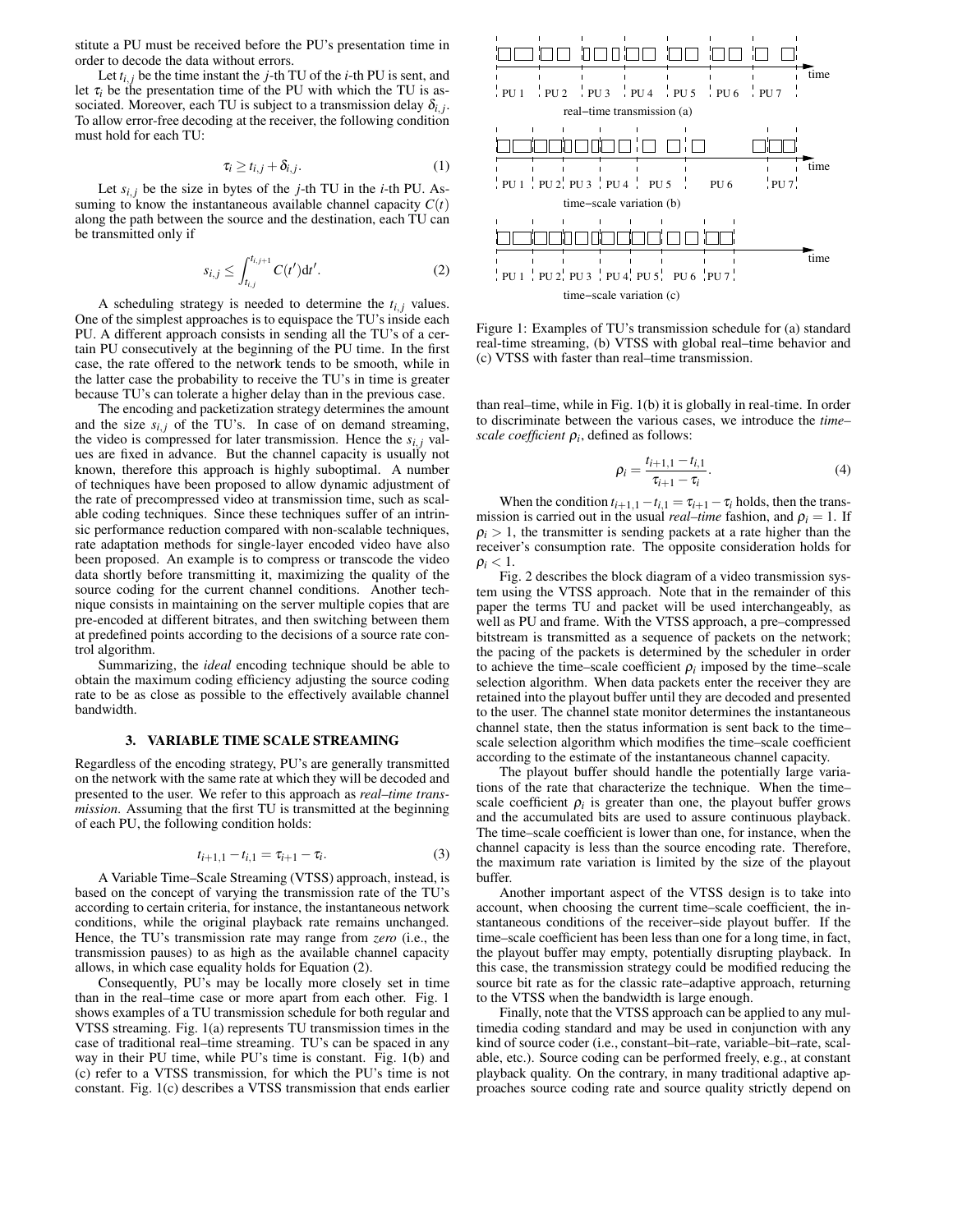

Figure 2: Block diagram of a VTSS–based video transmission system.

the channel state. A VTSS system may, therefore, easily implement the desired trade-offs between several factors, including peak network occupancy, receiver-side buffer size, maximum tolerable playout delay, and TCP friendliness.

#### 4. SIMULATION SETUP

To test the VTSS approach we designed a specific implementation in which the rate of the VTSS source has been forced to be less than or equal to the one of a generic TCP transmission in presence of the same concurrent interfering traffic. Thus our specific VTSS implementation is absolutely TCP-friendly.

This VTSS implementation was tested with the *ns* network simulator [7] and actual video sequences. We used 239 frames of several CIF ( $352 \times 288$ ) standard video sequences. Simulations were performed on the sequences concatenated with themselves 30 times, for a total of 7170 frames, to achieve statistical significance. At 25 frame per second the length of the resulting sequence is 286.8 s when transmitted in real–time. The sequence was encoded using the H.264 [8] reference encoder version JM 8.0. Each GOP consists of 12 pictures with a B-picture between the I- or P-pictures. When the video is transmitted in real–time, the GOP length is 480 ms. We instructed the Network Abstraction Layer of H.264 to put two rows of macroblocks in each packet, with a maximum transmission unit of 1500 byte. The network topology features a simple bottleneck topology, with a 5-ms source-to-destination propagation delay. The other links are oversized in bandwidth not to impact on the results.

The performance of the proposed VTSS sample implementation was compared with an ideal rate–adaptive algorithm and with the traditional non–adaptive approach which consists of sending the video sequence encoded at constant–bit–rate (VIP). In each simulation, one video source transmits packets to its destination. Network conditions change during the simulation because a concurrent on/off UDP source is activated. This source generates a constant bit-rate traffic from time 114.54 s to 287.94 s with a bandwidth variation at time 240.14 s, as shown in Fig. 4.

The VTSS transmission technique changes its rate as a TCP source in the same channel conditions. The ideal rate-adapted source, instead, varies the encoding rate to match the available capacity of the bottleneck. To maximize the performance we assume that the transmitter exactly knows this value and changes the source rate instantaneously. Finally, the non–adaptive approach keeps its transmission rate constant, regardless of network conditions.

#### 5. RESULTS

Table 1 shows the performance of the VTSS implementation with respect to the rate-adaptive transmission and VIP in the simulation conditions previously described. The VTSS technique shows consistently higher PSNR values than the ideal rate-adaptive transmission, in the order of 1 dB, for all the tested video sequences, even if the rate–adaptive technique is ideal, thus not feasible in practice. The gain is definitely more pronounced with respect to the standard constant–bit–rate transmission technique.

Moreover, the PSNR standard deviation is considerably lower



Figure 3: Rate distortion function for the *tempete* sequence.



Figure 4: Throughput of the various techniques as a function of time.

for the VTSS source. This is an intrinsic advantage of the VTSS technique. The PSNR variation in the VTSS case is introduced by the encoding process and minimally by the limited packet losses. The ideal rate-adaptive technique, instead, presents strong PSNR variations by definition. Being adaptive to the available channel rate, in fact, it naturally changes the average PSNR, thus increasing the variance.

Therefore, the higher quality stability of VTSS is due not only to the lower byte loss rate but also to the fact that VTSS approach does not change the source coding rate, as other traditional rate– adaptive techniques need to do. The quality variation of the standard CBR transmission technique is high due to the very high loss rate in case of insufficient available bandwidth, as the last column of Table 1 shows.

The next results illustrate the behavior of the VTSS transmission technique as a function of time in terms of a number of parameters, i.e. bandwidth, PSNR and packet loss rate. All the graphs refer to the simulation based on the *tempete* sequence. The rate distortion function for the *tempete* sequence is shown in Figure 3. That graph can be used to accurately determine the PSNR values corresponding to the rate values assumed by the ideal rate–adaptive flow.

Figure 4 shows a comparison of the throughput of the various transmission schemes. The horizontal dash-and-dot line at about 1950 kbit/s represents the bottleneck bandwidth. The solid line represents the interfering traffic, that is absent in the first half of the simulation, while it occupies a large share of the available bandwidth during the second half. The VTSS throughput at the sender closely follows the available channel bandwidth, with some oscillations. The ideal rate–adaptive technique, being optimal, uses the available bandwidth completely. The standard video transmission technique outputs data at the same bitrate regardless of the available channel bandwidth, therefore a high packet loss rate is experienced